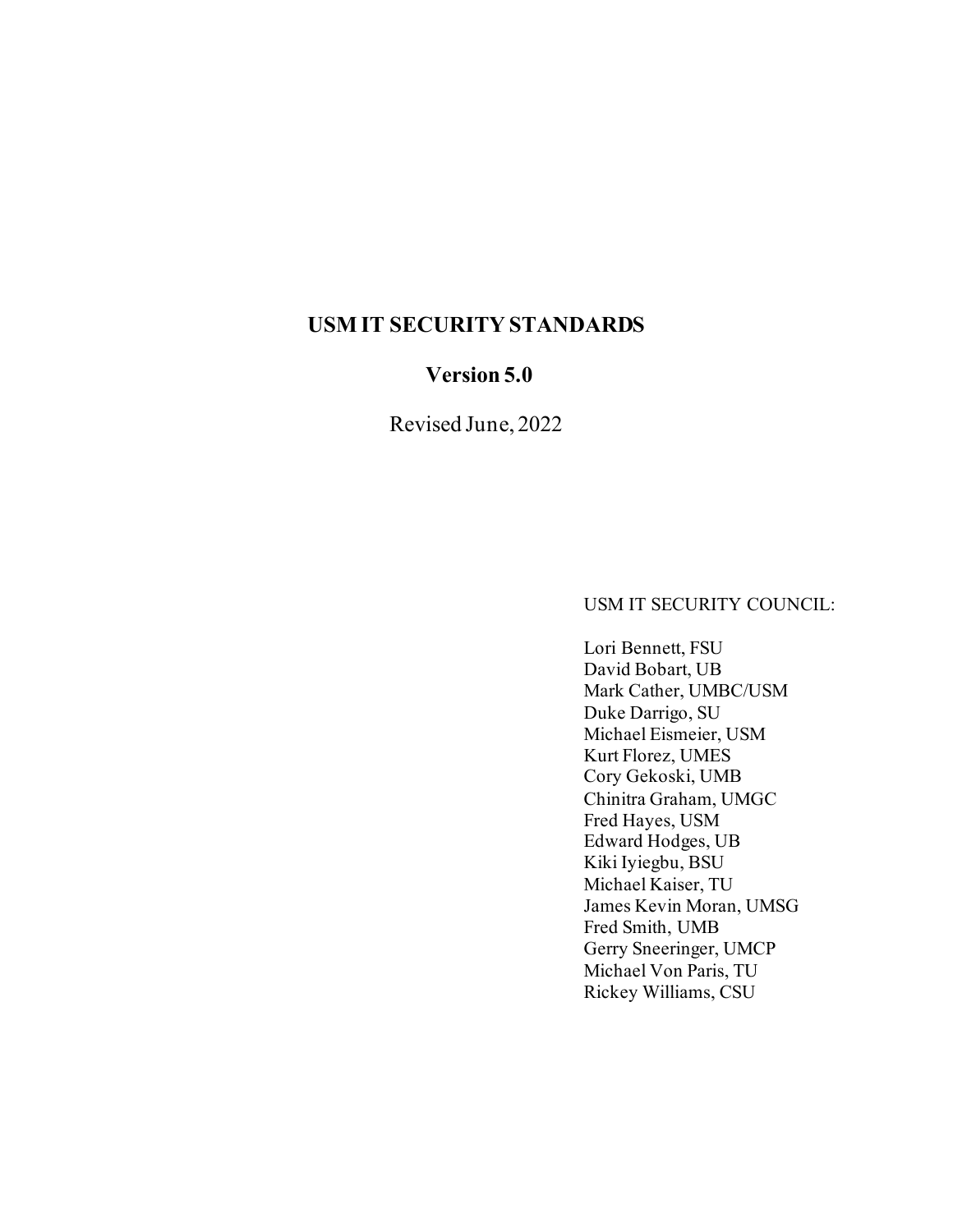#### **TABLE OF CONTENTS**

| I.    |                                                             |  |
|-------|-------------------------------------------------------------|--|
| II.   |                                                             |  |
| III.  |                                                             |  |
| IV.   |                                                             |  |
| V.    |                                                             |  |
| VI.   |                                                             |  |
| VII.  |                                                             |  |
| VIII. |                                                             |  |
| IX.   |                                                             |  |
| X.    | Policy on Non-Institutionally-Owned Devices and Services 16 |  |
|       |                                                             |  |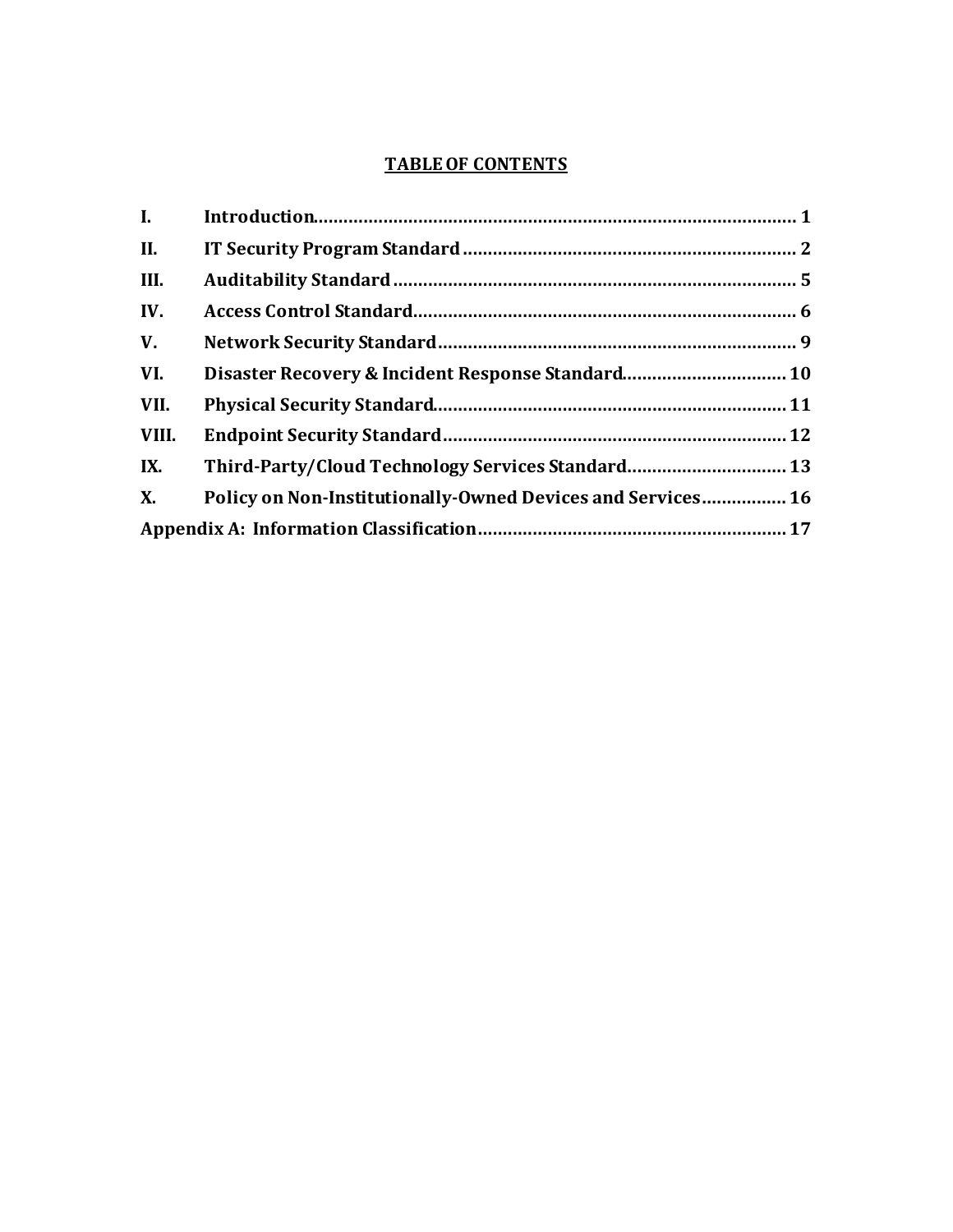# **I. Introduction**

The Board of Regents' Information Technology Policy, in compliance with Section 12- 112 of the Education article of the Maryland Code, requires that the University System of Maryland (USM) adopt information technology policies and standards that are functionally compatible with state information technology policies and standards. The Regents' policy was approved in August 2001 and is available at: <http://www.usmd.edu/Leadership/BoardOfRegents/Bylaws/SectionX/X100.html>

This document addresses security standards established by the state Department of Information Technology (DoIT) for state agencies and interprets those standards in the context of the USM institutions. The state standards are described in the document entitled *Information Security Policy*, which is available on the DoIT website at: <http://doit.maryland.gov/policies/Pages/default.aspx>

Originally published as a set of guidelines, this document was formally adopted as USM Standards by the Board of Regents on June 27, 2014.

Throughout this document, standards are presented in normal text while commentary and suggestions are presented in italics.

There are a number of references in these standards to NIST Special Publications 800 series documents. These documents are computer security guidelines, recommendations, and reference materials published by the National Institute of Standards and Technology. These documents can be found at https://csrc.nist.gov/publications/sp.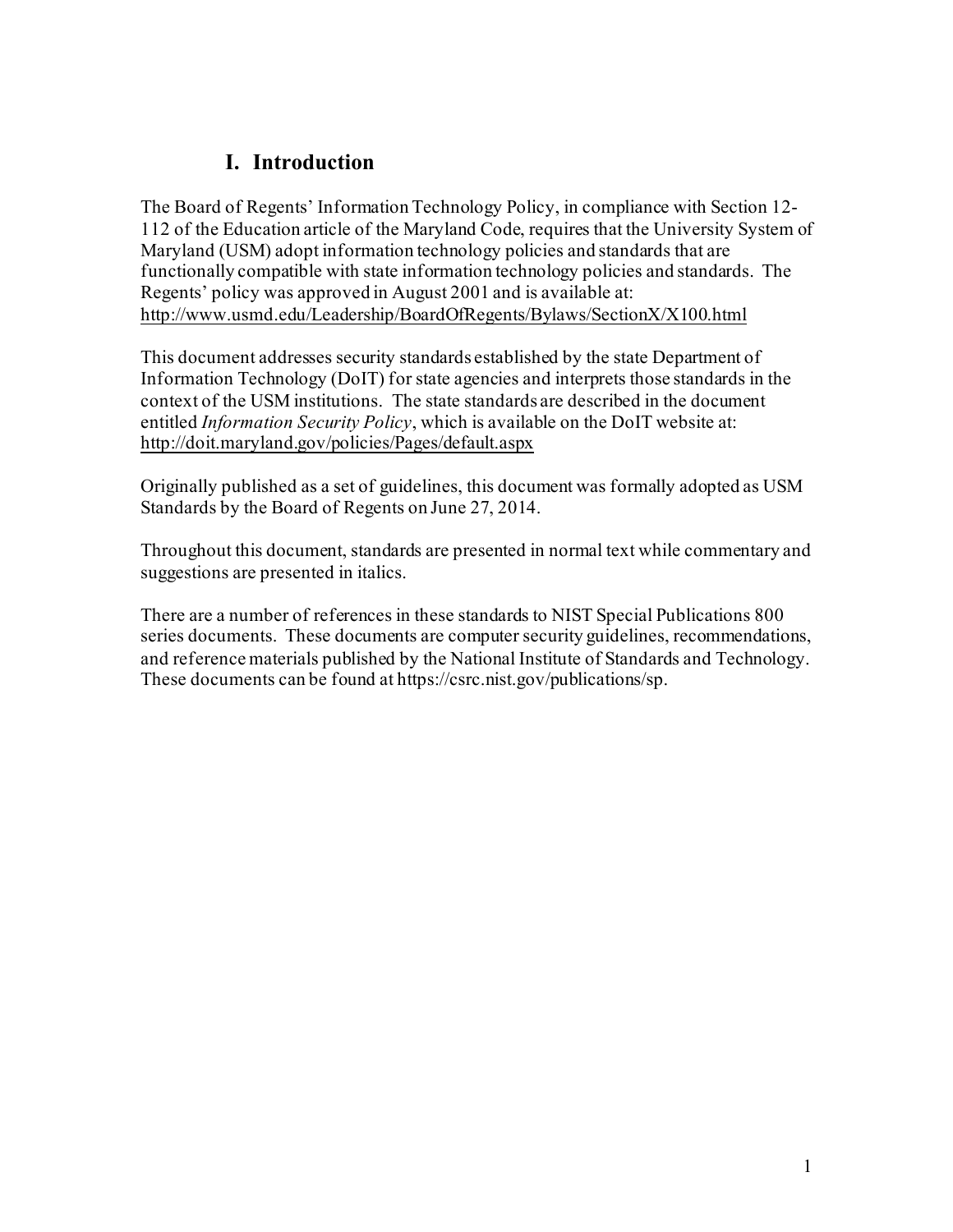## **II. IT Security Program Standard**

- 2.1 Institutions must implement a Security Policy and an associated Security Program. The Security Program must be documented and monitored. The CIO or designee must approve institutional security policies. Institutions must periodically assess IT security controls for effectiveness, develop and implement plans for corrective action, and monitor the effectiveness of information security controls on an ongoing basis.
- 2.2 Procedures required by the USM IT Security Standards must be documented.
- 2.3 Institutions must have a formal process for the periodic assessment of risk to operations, assets, individuals and reputation, resulting from the operation of information systems and the associated processing, storage, or transmission of confidential information. Once developed, the institutional risk assessment must be reviewed annually for changes in the risk environment; and at least every four years, the institutional risk assessment must be fully updated and revised. The institutional risk assessment process must include identification of systems that process and/or store confidential information, as defined in "Appendix A: Information Classification", and other high-risk systems. Institutional risk assessment processes will be based on the application of the framework in NIST SP 800-37, Risk Management Framework for Information Systems and Organizations. The institutional risk assessment must include a list of systems and other services defined as "high-risk" by the institution.

*Managing information security risk, like risk management in general, is not an exact science. It brings together the best collective judgment of individuals and groups within organizations responsible for strategic planning, oversight, management, and day-to-day operations. Institutions need to recognize that explicit, well-informed risk based decisions are necessary in order to balance the benefits gained from the operation and use of these information systems with the risk of the same systems being vehicles through which purposeful attacks, environmental disruptions, or human errors cause mission or business failure.*

- 2.4 Institutions will perform an institutional risk assessment and reasonably address the risks posed by confidential information on personal or contractor-owned devices and services.
- 2.5 Institutions must have documented Change Management procedures in place. Changes with material impact on the security of high-risk IT assets (e.g., firewall rules changes, granting of administrative rights, etc…) must be tracked, reviewed, and approved by a person who does not have a conflict of interest in the approval.
- 2.6 Institutions must develop and promulgate a Data Classification Policy. The policy must define classes of data that the institution considers to be a risk and the classes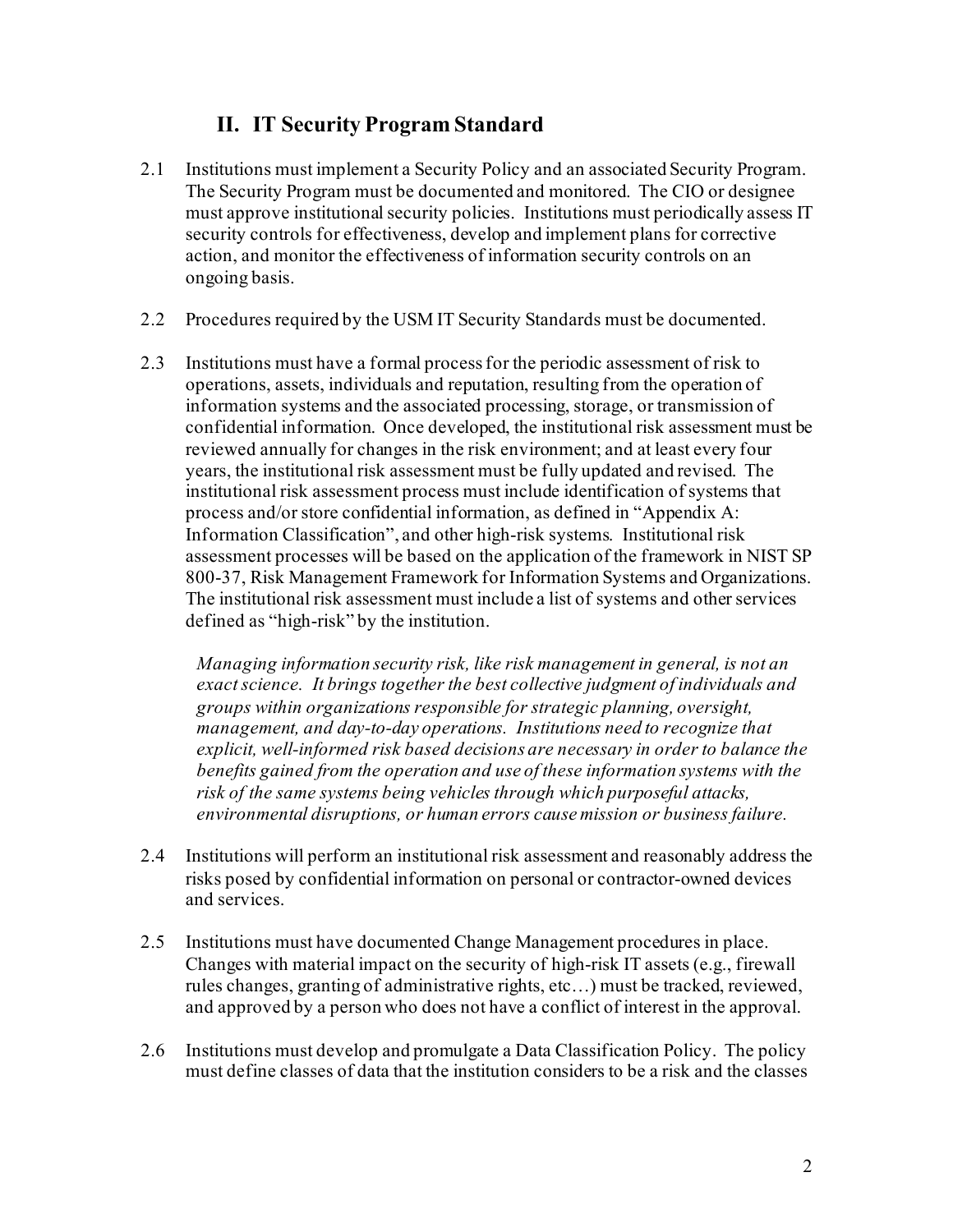of data that the institution does not consider to be a risk. This policy must specify the data that can only be accessed by university-managed devices.

2.7 Institutions must have documented systems (hardware, software, network, or a combination) development lifecycle (SDLC) plans, including the phases of initiation, acquisition/development, baseline configurations and inventories implementation, operations/maintenance, and sunset/disposal. Each phase of the SDLC plan must consider the risks posed by the data and operation of the system and include steps to address any risks in an appropriate manner. This standard applies to high-risk systems as defined by the institution.

*The process of developing/acquiring, implementing, operating, and retiring systems (hardware, software, network, or a combination) is known as a System Development Life Cycle (SDLC). See NIST Special Publication 800-160 Volume 1 for helpful guidance.*

- 2.8 Institutions must conduct quarterly vulnerability scans against institutionallymanaged high-risk servers and network devices (whether on-premise or in the cloud, consistent with the institutional risk program), and those results must be submitted to USM Internal Audit.
- 2.9 Institutions must provide security awareness training that covers essential university system and institution-specific security policies and security procedures. All training activities must be documented. At a minimum, the documentation must include the name of the community member, date of training, and information about the training material delivered.

*A security awareness program is an essential element of a Security Program. An awareness program should be tailored to address risks identified for an institution's environment.*

2.10 Institutions must create an Incident Response Plan based on the "USM IT Incident Response Plan" Template. Incidents involving the compromise of personal information (as defined under State Government Article 10-301, see Section III) or confidential information (as defined in Appendix A of these standards) must be reported to security@usmd.edu.

The USM IT Incident Response Plan Template can be downloaded from: [https://itsecurity.usmd.edu](https://www.usmd.edu/placeholder.html)

2.11 Institutions must report annually to the senior leadership of the institution on the risk posed to the institution by information technology, cybersecurity, and privacy to the institution. This report must be on record at the institution and must be available upon request from the USM.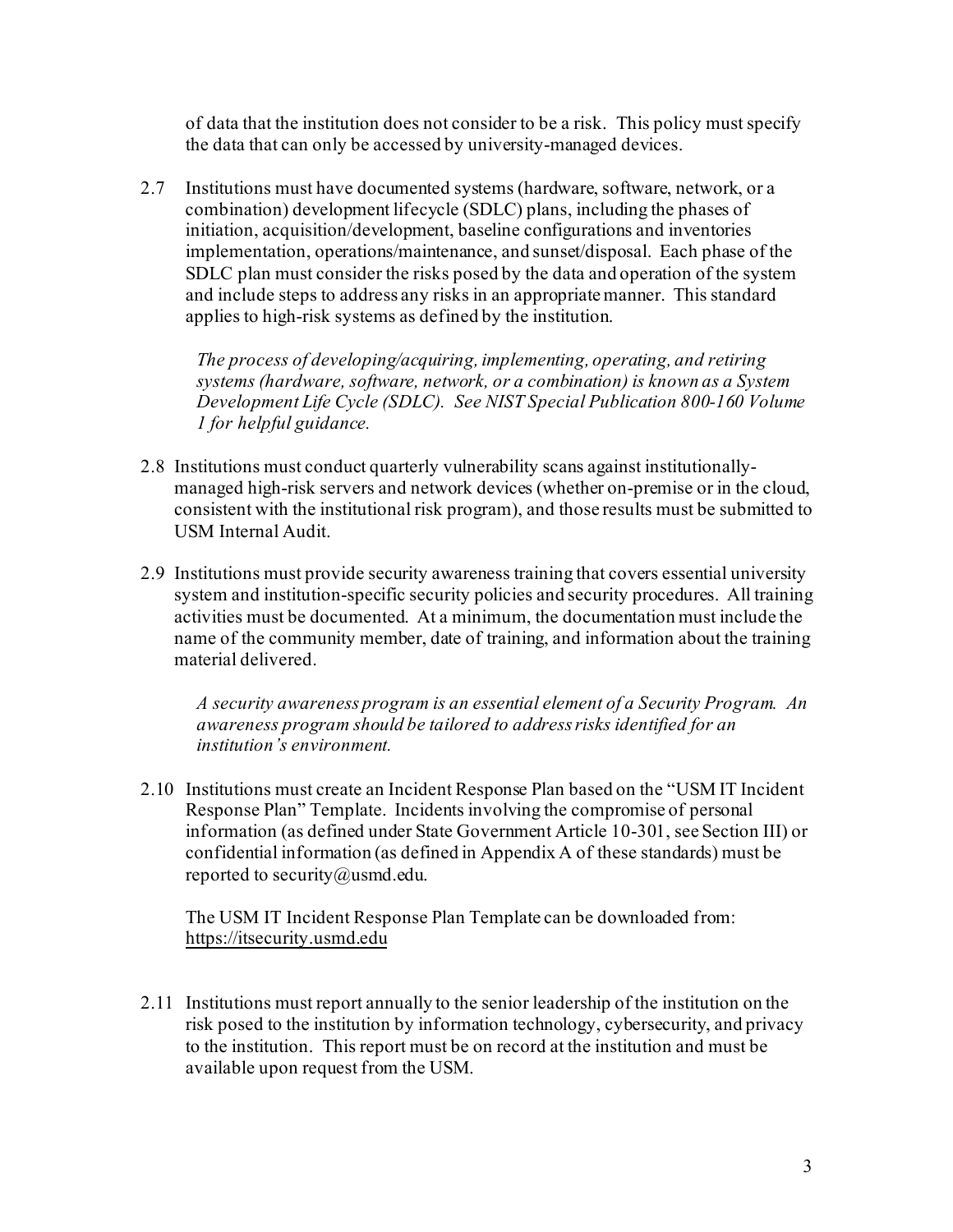- 2.12 USM institutions must develop acceptable use policies that address the responsible use of institutional computing resources, including electronic mail, network services, electronic documents, information, software, and other resources.
- 2.13 Each USM institution shall have personnel designated for providing official notices of IT incidents and advisories to the institutional user community. Only these personnel will send such messages.
- 2.14 Institutions must comply with the Digital Millennium Copyright Act and designate a single point of contact for inquiries about copyright violations.
- 2.15 Institutions must establish a policy and implement measures to protect Confidential Information from disclosure in conformance with applicable State of Maryland and federal laws. These include having an institutional acceptable use policy, not using confidential information as identifiers, and having an institutional confidentiality/non-disclosure policy or requiring non-disclosure agreements prior to granting employees access to confidential data.

*(Note that there is value in reducing the footprint of confidential information in the institution's environment to the extent that this is possible.)*

2.16 USM institutions must utilize encryption for Confidential Information and Protected Health Information while the data are in transit or at rest on any media (including portable devices, flash storage, optical media, and magnetic media) or apply compensating controls that are equally secure, depending on the capabilities of the technology in use. When institutions utilize encryption, techniques such as whole disk encryption, file encryption, database encryption, and network-based encryption must be chosen as appropriate to address the risks posed to the institution by the information on the system. Any encryption utilized by an institution must be implemented in a manner which prevents loss of data and ensures continued appropriate access to information and systems.Where applicable and necessary for the institutional risk management program, encryption must be used with 3rd party IT solutions to protect Confidential Information.

*(See NIST Special Publication 800-52 Rev.2 for guidance on encryption of data in transit, and FIPS 140-2 for guidance on encryption of data at rest).*

2.17 When confidential data are shared with other institutions, the State, or federal agencies, that shared data should be managed with the security requirements determined to be the highest among the sharing institutions involved and approved by the institutional CIO or data steward (i.e. the member of the institution with responsibility for the data).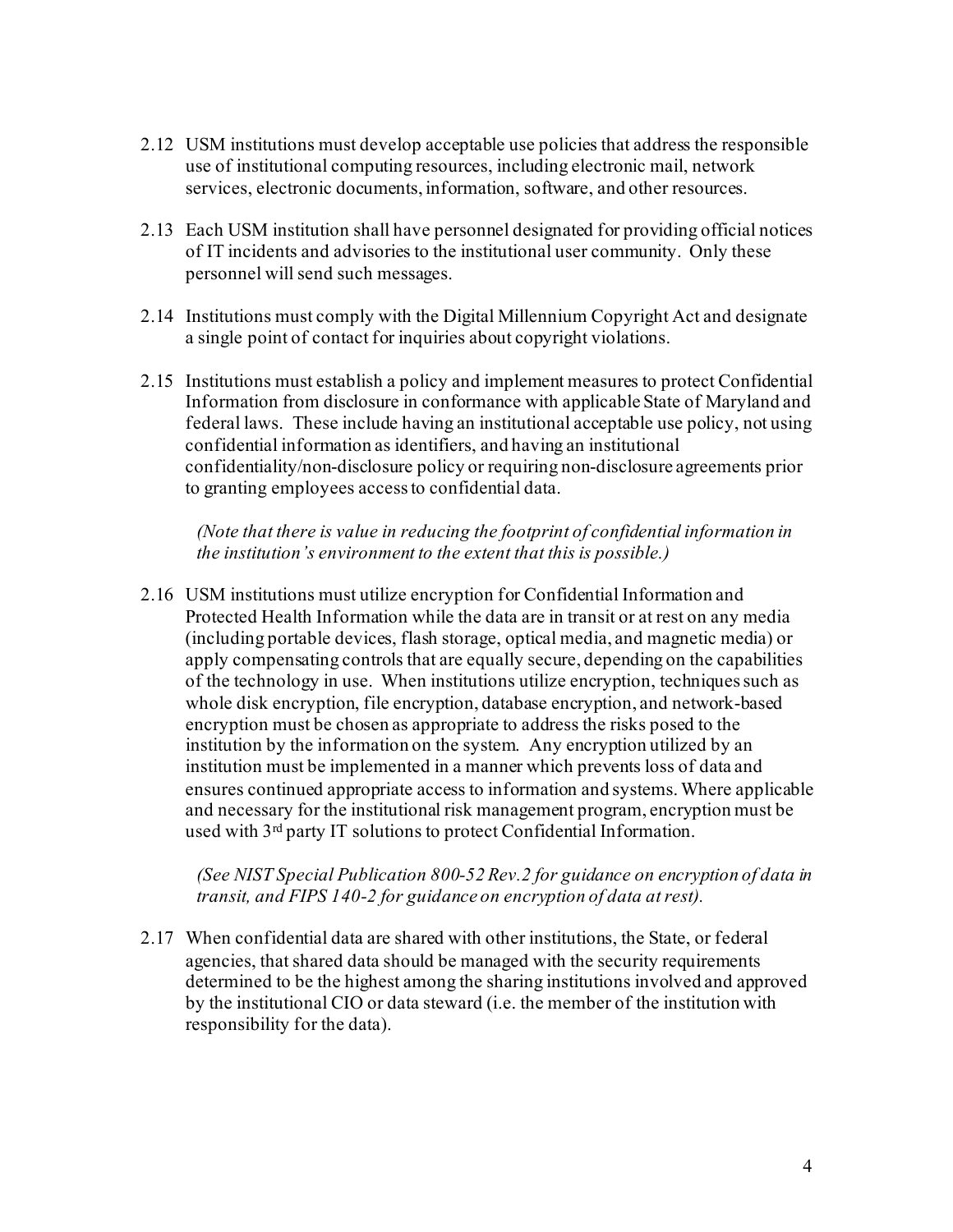## **III. Auditability Standard**

3.1 Commensurate with risk, institutions must maintain appropriate audit trails of events and actions related to all on premises and 3rd party IT systems and physical access controls. Audit trails and events must be regularly monitored for indications of suspicious, unusual, unlawful, unauthorized, or inappropriate activity. Signs of compromise or other high-risk events must be immediately reported to appropriate officials for prompt resolution.

*Examples of significant events which should be reviewed and documented (where possible) include additions/changes to critical applications, actions performed by administrative level accounts, additions and changes to users' access control profiles, and direct modifications to critical data outside of the application. Where it is not possible to maintain such audit trails, the willingness to accept the risk of not auditing such actions should be documented*.

- 3.2 Institutions must monitor all audit solutions to detect any audit system failures. Any failures of the audit solution must immediately be reported to appropriate officials for prompt resolution.
- 3.3 All on premises and 3rd party systems must have synchronized clocks so that audit records can be accurately correlated between internal and external systems.
- 3.4 Access to audit information (e.g. SIEM logs) must be restricted in accordance with the principal of least privilege.
- 3.5 Commensurate with risk, institutions must utilize SIEM and/or other logging mechanisms to maintain audit trails of events and actions where possible.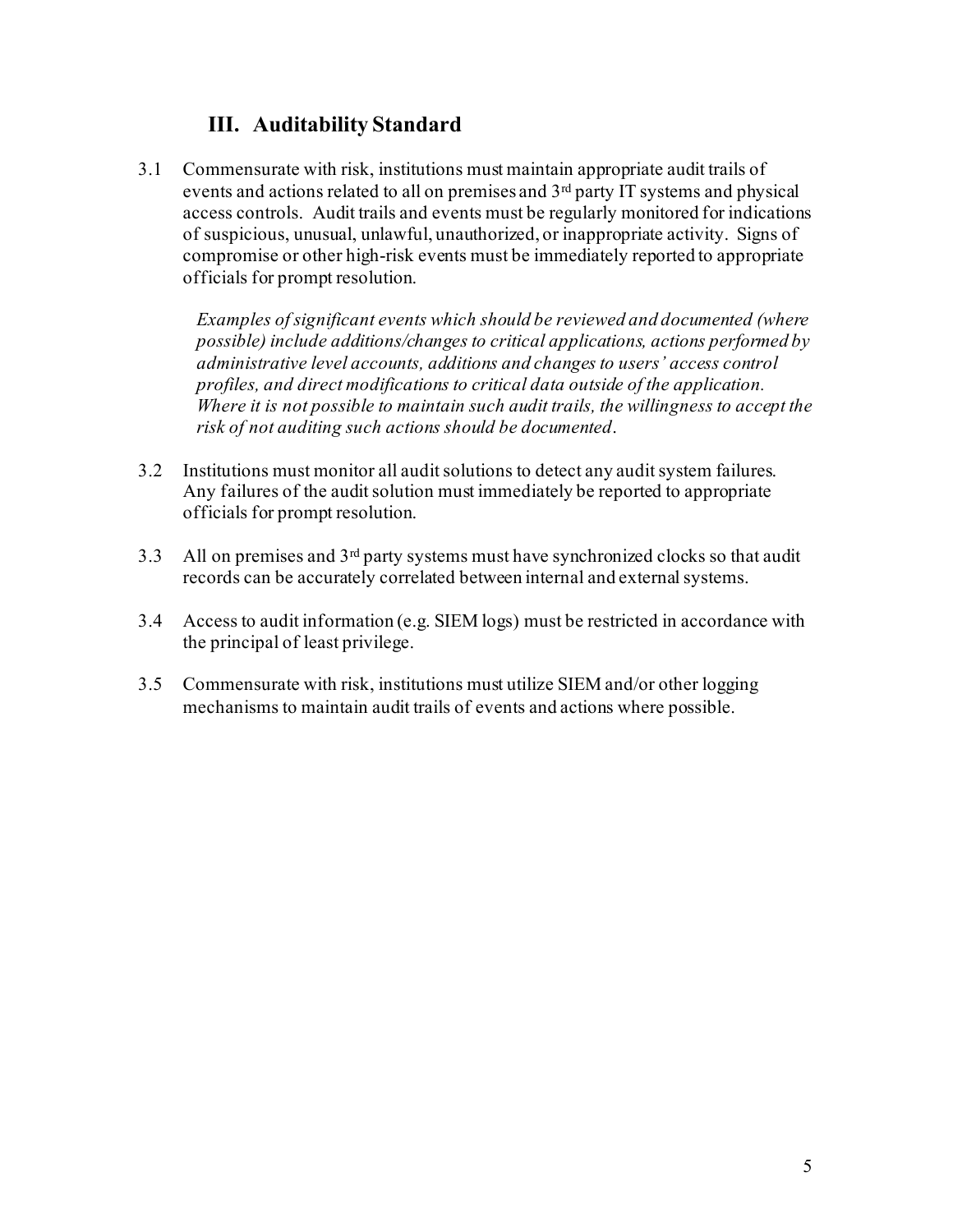# **IV. Access Control Standard**

#### **The Access Control Standard applies to all systems, including those that contain confidential information.**

- 4.1 There must be documented procedures for creating, managing, and rescinding user accounts. At a minimum, these procedures should address:
	- The eligibility criteria for obtaining an account
	- The processes for creating and managing accounts including the process for obtaining users' agreement regarding the acceptable use policy
	- The processes for managing the retention of user account information
	- All user account access to institutional information technology systems, including access for outside contractors, must be limited based on risk to the institution and the privileges needed to fulfill the institutional roles of the user
	- The institution must, at least annually, audit user accounts with access to confidential data to confirm that the privileges granted to each user are appropriate.
	- As an individual's relationship to the institution changes, institutions must modify or remove access to systems and information as appropriate based on established processes.
- 4.2 Institutions must implement authentication and authorization processes that uniquely identify all users and appropriately control access to high-risk systems.
- 4.3 Prohibit group or shared IDs, unless they are documented as Functional IDs. Where possible, individual accounts should be used to provide accountability for administrative changes. Additionally, non-privileged accounts or roles need to be used when accessing non-administrative functions.

*Functional IDs are user accounts associated with a group or role that may be used by multiple individuals or user accounts that are associated with production job processes.*

When Functional IDs are issued, the following controls should be in place:

- Eligibility criteria for obtaining an account
- Processes for creating and managing accounts including the process for obtaining users' agreement regarding the acceptable use policy
- Processes for managing the retention of user account information

**Considering the diverse computing environments at USM institutions, the following password requirements are dependent upon operational capabilities of a particular system. Systems which cannot meet the password requirements below must have a risk assessment in place accepted by the institution and should have mitigating controls in place.**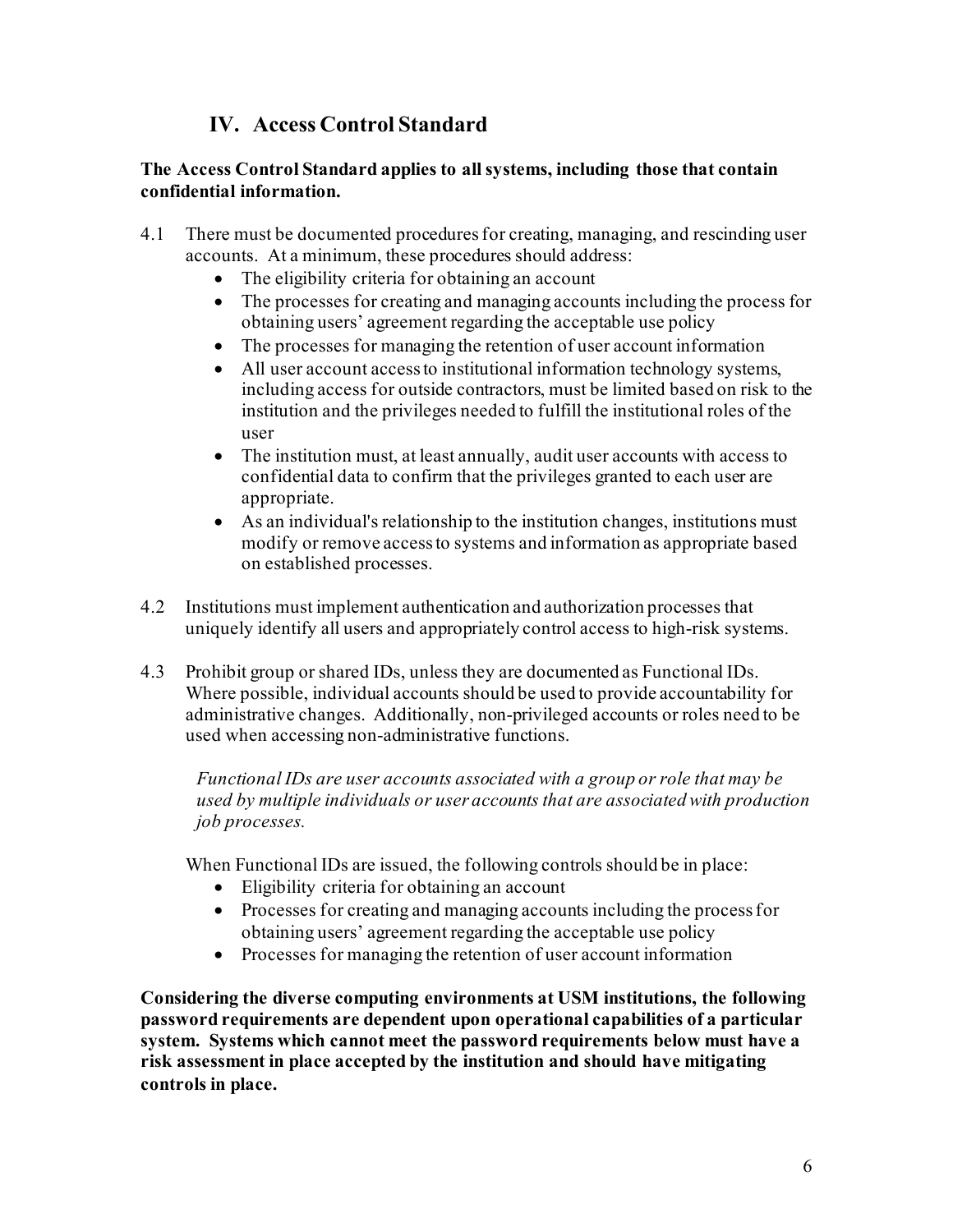*NIST Special Publication 800-63-3 describes the Federal Electronic Authentication (eAuth) Guidelines. eAuth provides a methodology for creating flexible password requirements based upon operational needs and the risks that are present. The process of risk evaluation and how it applies to the selection of requirements can be found in the SP800-63-3 (or later) document.*

- 4.4 For systems utilizing authentication, institutions must implement session locking after an institutionally defined period of inactivity and retain the session lock until access is reestablished using established authentication and authorization procedures.
- 4.5 Users must adhere to institutional password usage, construction, and change requirements. Systems must comply with EITHER (4.5.a or 4.5.b) AND (4.5.c) below:
	- a. Meet the eAuth guidelines as outlined in 800-63-3B Section 5.1.1.2 Memorized Secret Authenticators;

#### or

- b. Meet the following alternative requirements:
	- Minimum password length: 12 characters
	- Passwords must contain a mix of alphanumeric characters. Passwords must not consist of all digits, all special characters, or all alphabetic characters
	- Automated controls must ensure that passwords are changed at least annually for general users, and at 90-day intervals for administrativelevel accounts
	- User IDs associated with a password must be disabled for a period of time after not more than 6 consecutive failed login attempts. A minimum of 10 minutes is required for the reset period
- c. Follow the following password management practices:
	- Password must not be the same as the user ID
	- Store and transmit only encrypted representation of passwords
	- Password must not be displayed on screens
	- Initial passwords and password resets must be issued pre-expired forcing the user to change the password upon first use
	- **Password reuse must be limited by not allowing the last 10 passwords** to be reused. In addition, password age must be at least 2 days
	- When a user password is reset or redistributed, the validation of the user identity must be at least as strong as when originally established
	- Expired passwords must be changed before any other system activity is allowed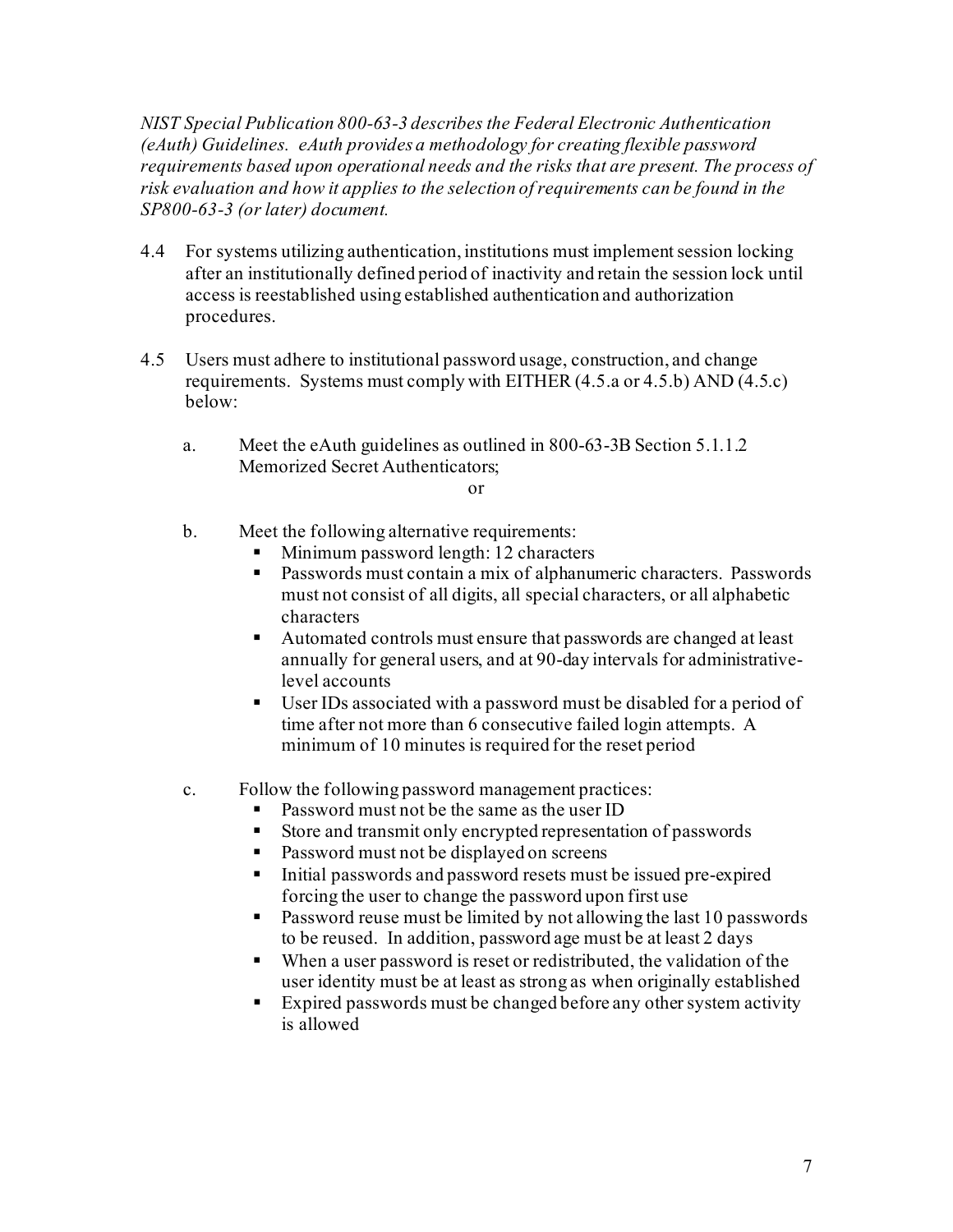- 4.6 Institutions must either adopt a plan to implement multi-factor authentication (MFA) that includes consideration of high-risk systems and user access privileges, or have MFA in place for such systems.
- 4.7 The functions of system administration, programming, processing/authorizing business transactions, and security administration must be segregated for high-risk systems. This provides for the appropriate separation of duties. If not possible, compensating controls must be established to mitigate the risk.
- 4.8 Third party and/or vendor access to high-risk systems must be approved and controlled by the department(s) that directly manage the system or software being accessed.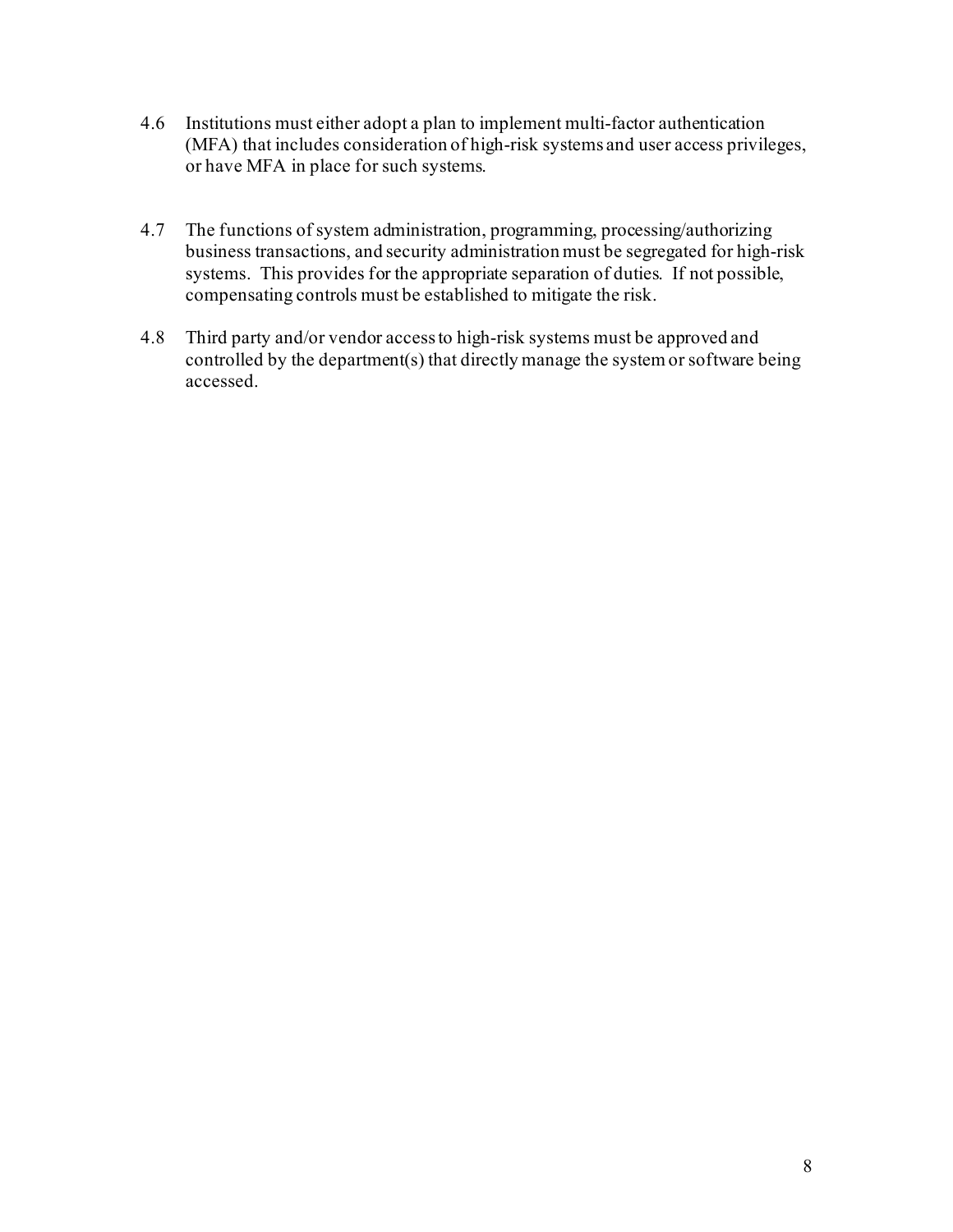# **V. Network Security Standard**

- 5.1 Networked equipment shall be configured and maintained so as to not cause network performance degradation, not cause excessive, unwarranted traffic flows, and be suitably hardened against network security threats.
- 5.2 Appropriate controls for remote access services (e.g., VPN, VDI, Remote Desktop) must include logging of access and encryption of critical data in-transit.
	- Remote access, execution of privileged commands, and any access to confidential data must be authorized prior to allowing connection.
	- Remote access must be routed through managed access control points.
- 5.3 Banner text approved by Legal Counsel must be displayed at all system authentication points where initial user logon occurs, when technically possible and when doing so is not detrimental to the function of the network or system.
- 5.4 Networks must be protected by firewalls at identified points of interface based on system sensitivity and data classification. Firewalls should be configured to block all unneeded services, prevent direct access to hosts on trusted network from untrusted networks, and maintain audit trails. Management access must be encrypted and limited to designated personnel.
- 5.5 All network devices (e.g., switches, routers) should have all non-needed services disabled, or have compensating controls in place. Vendor-provided administrator username (if possible) and password must be changed.
- 5.6 Updates and patches must be installed on all network devices in a timeframe determined based on factors such as risk, interdependence, and/or prevention. Patches deemed "critical" must be installed as soon as possible/practical, no later than quarterly. Justification for delay or non-implementation of critical patches should be documented.
- 5.7 Implement ingress and egress filtering at the edge of the institution's network to prevent IP spoofing.
- 5.8 Institutions must establish automated and manual processes for intrusion prevention and/or detection.
	- Host-based or network-based, must be utilized
	- There must be an escalation plan based on commonly encountered events that include immediate response capability when appropriate
	- Limit access to make configuration changes to appropriate personnel as defined by the institution.
	- Detection signatures must receive regular updates and remain current.
	- If interrogation of encrypted network traffic is not technically feasible, compensating controls must be in place on high-risk systems.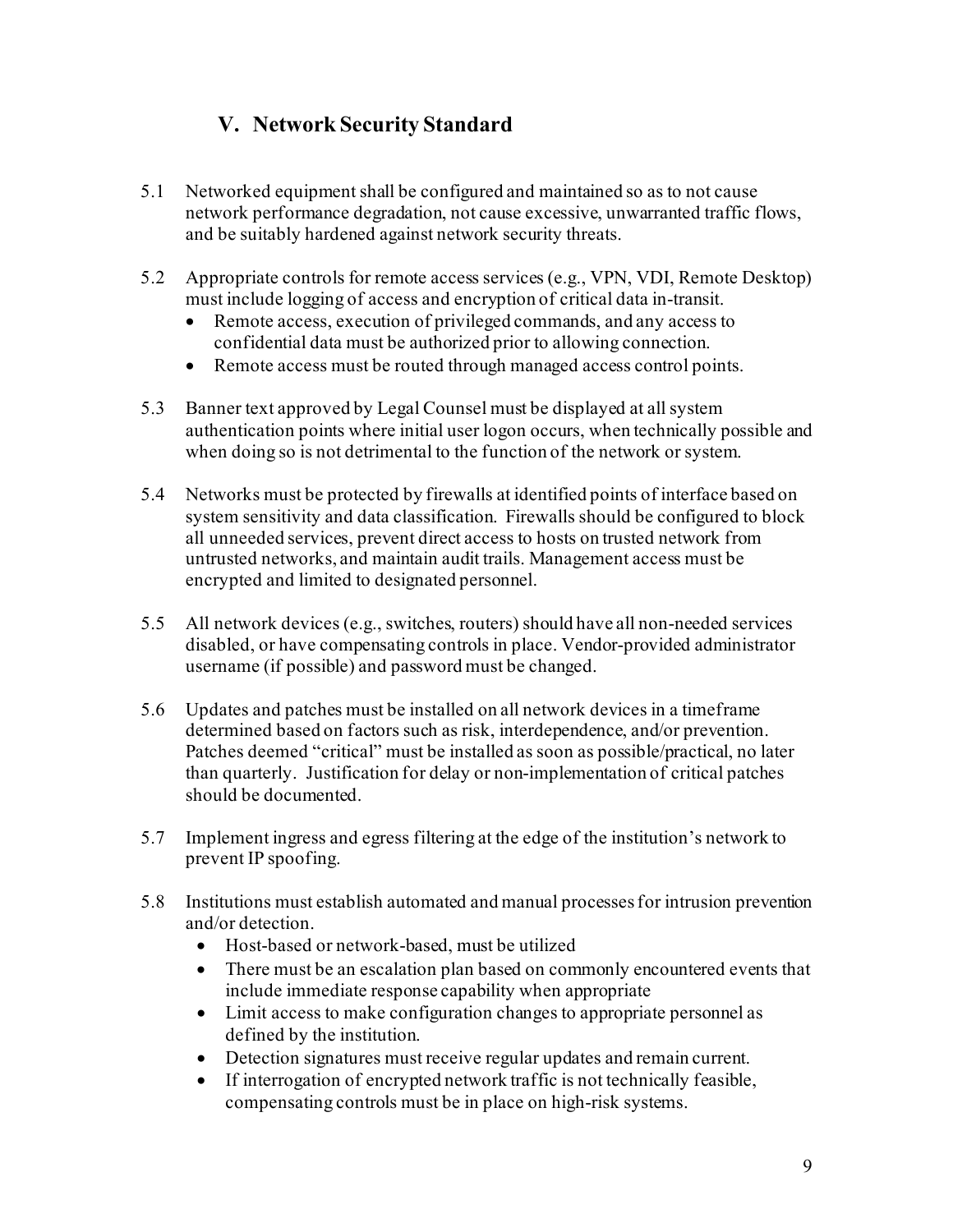# **VI. Disaster Recovery & Incident Response Standard**

*This standard is intended to ensure that USM Institutions have documented procedures in place and are sufficiently prepared to address incidents and unforeseen circumstances which may cause negative impact on a USM institution. The procedures should detail the appropriate response to both Security Incidents and Service Interruptions (e.g. unavailability of mission-critical systems, networks, services, or personnel).* 

- 6.1 Institutions shall develop and implement an IT Incident Response Plan and IT Disaster Recovery Plan. Institutions may maintain separate disaster recovery and incident response plans or merge them into one plan. If merged, the required concepts of both types of plans must be included in the one planning document.
- 6.2 IR Plan Requirements: The IT Incident Response Plan must minimally include the items in the "USM IT Incident Response Plan Template". This template can be downloaded from: [https://itsecurity.usmd.edu](https://www.usmd.edu/placeholder.html)
- 6.3 DR Plan Requirements: The IT Disaster Recovery Plan must, at a minimum, include the following:
	- Documentation of each high-risk system including:
		- Purpose
		- Software
		- Hardware
		- Operating System
		- $\blacktriangle$ Application(s)
		- Data
		- Supporting network infrastructure and communications
		- The contact information for the person or group responsible for the system
	- System restoration priority list
	- Description of current data back-up and restoration procedures
	- Description of back-up storage location(s) or services

*See NIST SP 800-34 Rev.1 (Contingency Planning Guide for Federal Information Systems) for additional guidance in developing a Disaster Recovery Plan.*

- 6.4 Institutions must update their IT Incident Response and IT Disaster Recovery Plans annually.
- 6.5 The institution must test the institution's IT Incident Response Plan at least annually and their disaster recovery plan at least annually. The tests must be documented. If an institution uses their incident response plan or disaster recovery plan to handle a real security or service interruption event, that event may be documented and take the place of the annual test. If a single event or test exercises both the disaster recovery and incident response plans, the one event or test can be used to meet both annual testing requirement.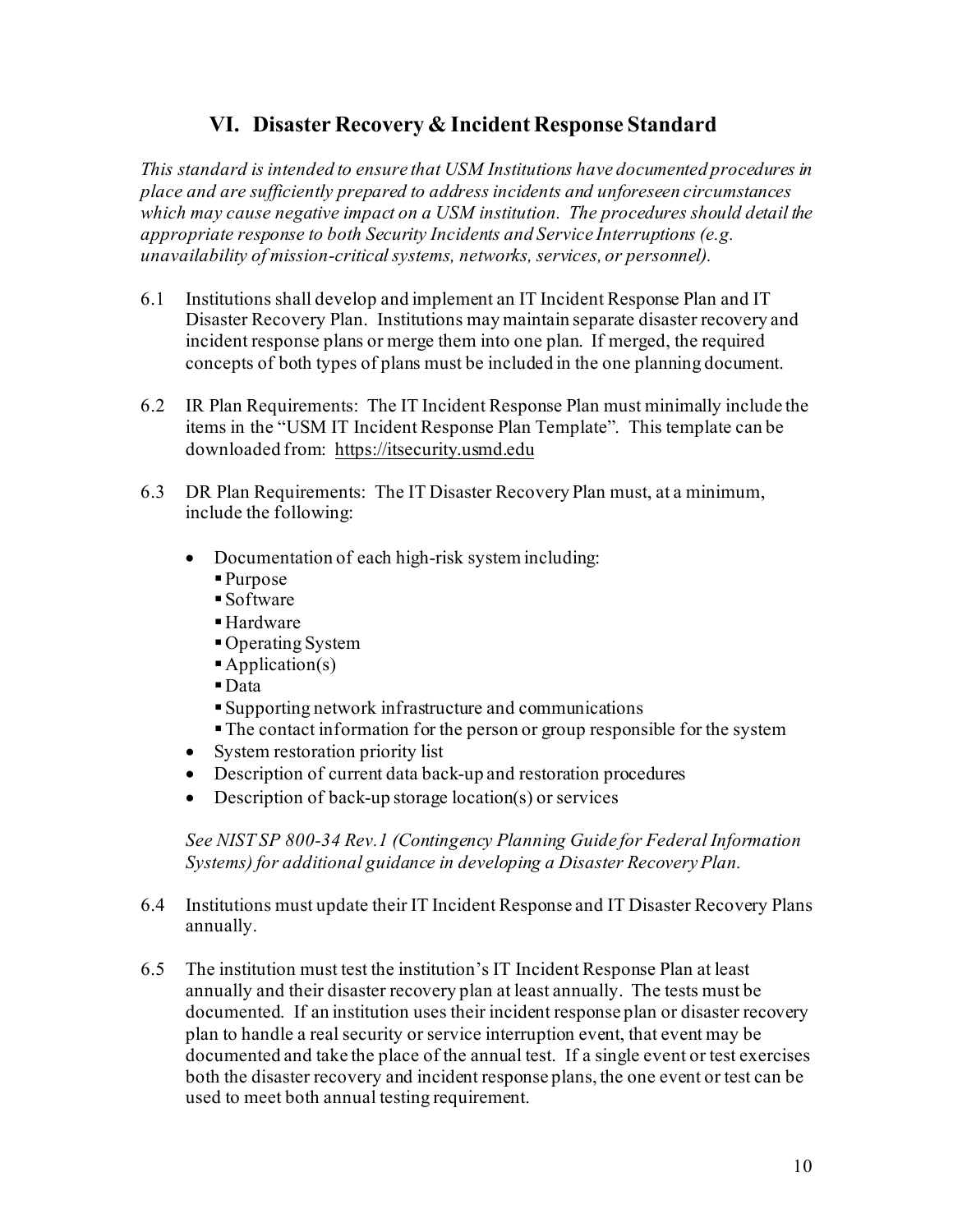# **VII. Physical Security Standard**

- 7.1 Campuses must perform a risk assessment of the physical access controls which are in place protecting the IT facilities (such as server rooms, network closets, and wiring cabinets). Commensurate with this risk assessment, appropriate physical access controls must be in place, such as:
	- Maintaining a list of all employees and third parties who are authorized to operate independently and unescorted in secure IT facilities as defined in Section 7.1
	- Escorting any individual who is not authorized to operate independently and unescorted in these secure IT facilities and observing their activities at all times while in said facility.
	- Ensuring that all portable storage media containing confidential information such as hard drives, flash drives, magnetic tapes, laptops, and CDs are physically secured
	- Ensuring that proper environmental and physical controls are established to prevent accidental or unintentional loss of critical information residing on IT systems
	- Ensuring that physical access devices are controlled and managed appropriately, and (commensurate with risk) that physical access is auditable.

The following media destruction and reuse standards apply to all electronic storage media equipment that is owned or leased by USM institutions (including, but not limited to: workstations, servers, laptops, cell phones, and multi-function printer/copiers.

- 7.2 When no longer usable, electronic storage media that contain confidential data shall be destroyed and/or sanitized. Institutions must use methods that are in accordance with the NIST SP800-88rev1 *Guidelines for Media Sanitization.* This requirement applies to the permanent disposal of all storage media and equipment containing storage media regardless of the identity of the recipient. It also applies to equipment sent for maintenance or repair.
- 7.3 The procedures performed to sanitize electronic media must be documented and data destruction records retained whether performed in-house or by a campus contractor.
- 7.4 Media must be cleansed in accordance with NIST SP 800-88 before being released internally for reuse. The cleansing technique used should be commensurate with the risk associated with the data stored on that media.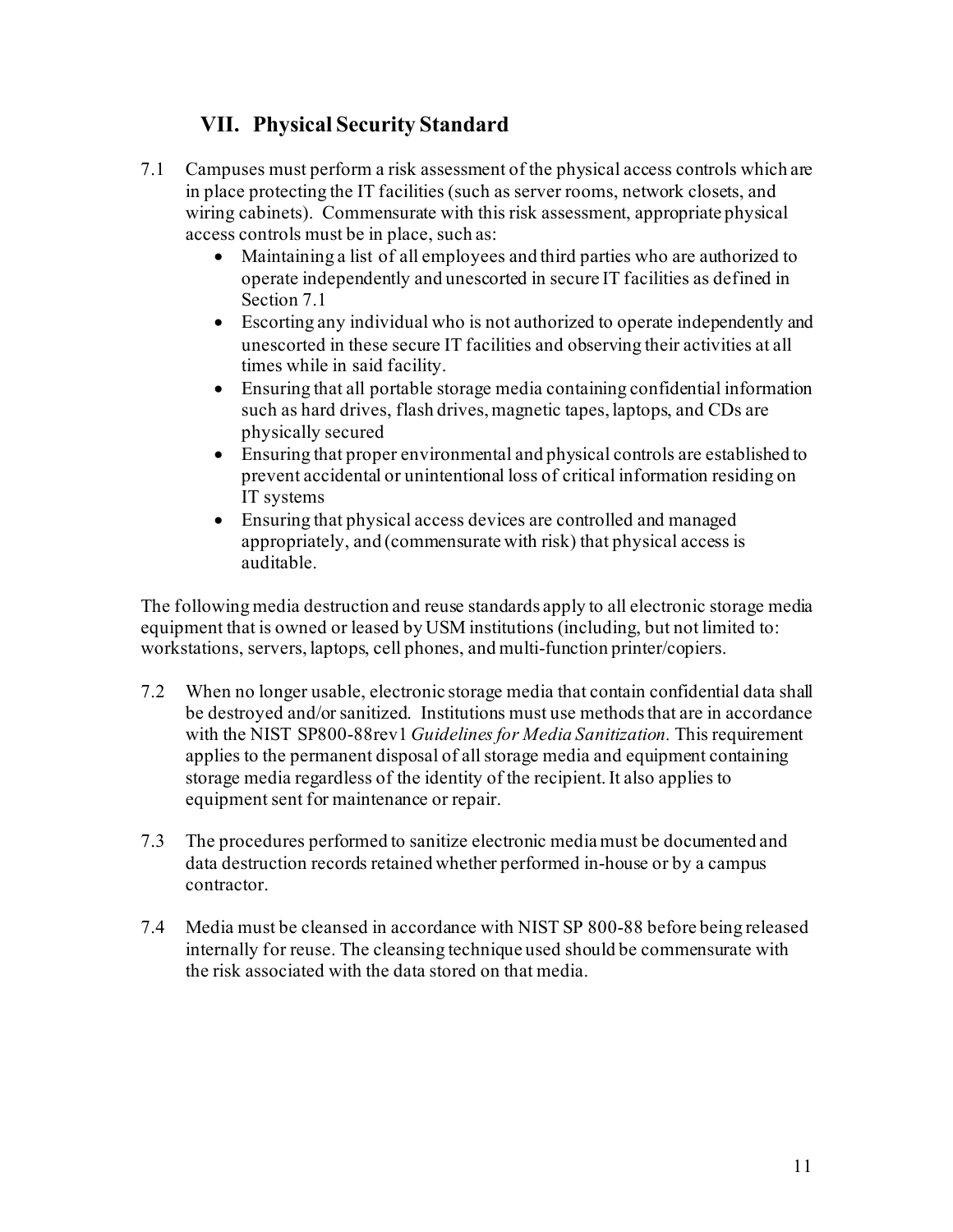# **VIII. Endpoint Security Standard**

#### **This section applies to Institutionally Owned Devices. These requirements are commensurate with risk and must be applied to the extent that they are practical.**

- 8.1 Controls must be implemented on all endpoints:
	- User ID/password, Complex Passcode, Biometric, or other widely accepted authentication technology must be required to access the device.
	- Implement appropriate solutions that detect malware and update automatically to identify new threats.
	- Host-based firewalls should be operational and properly configured to protect the device when it is outside of the secured institutional network.
- 8.2 Identify confidential information stored on systems. Where possible and practical, institutions must minimize the storage of confidential information on endpoint systems.
- 8.3 Implement and document processes for managing exposure to vulnerabilities through the timely deployment of operating system and application patches.
- 8.4 Using a risk-based approach, implement and document processes that minimize provisioning of local administrative rights so that only those employees who require it are given those rights.
- 8.5 The institution must establish a procedure for reporting lost/stolen devices and the ability to remotely locate lost/stolen devices.
- 8.6 The institution must establish a procedure for the remote removal of institutionallyowned data from devices.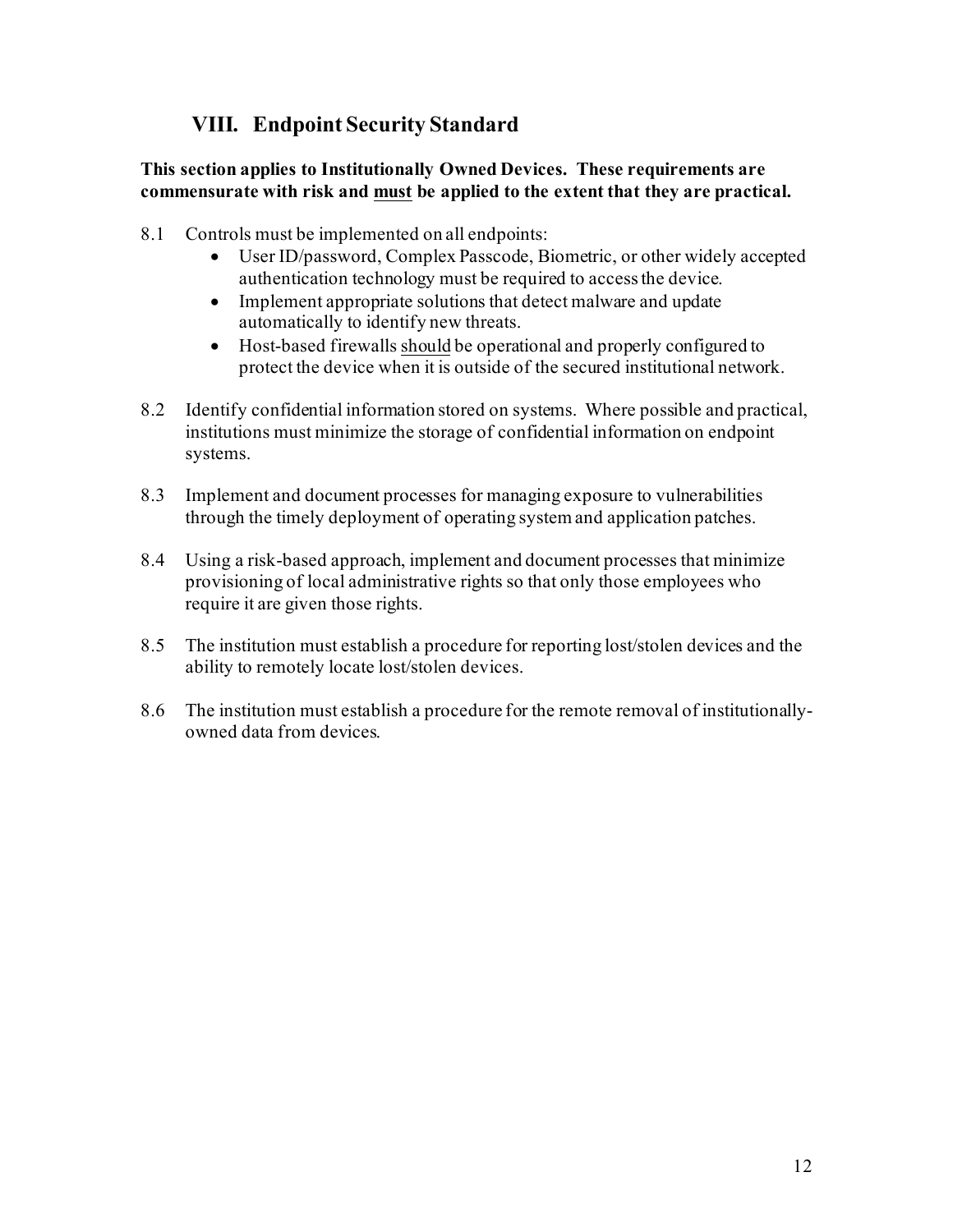# **IX. Third-Party/Cloud Technology Services Standard**

*This Standard is intended for USM Institutions that choose to outsource technology services to third-party cloud providers*

*Examples of third-party cloud technology services include:*

- *Cloud Services*
	- o *Software-as-a-Service (SaaS)*
	- o *Infrastructure -as-a-Service (IaaS)*
	- o *Platform-as-a-Service (PaaS)*
	- o *Network-as-a-Service (NaaS)*
- *Web Hosting*
- *Application Hosting*
- *Database Hosting*
- *Cloud Data Backup*
- *Offsite Cloud Storage*

Institutions must assess, and take steps to mitigate, the risk of unauthorized access, use, disclosure, modification, or destruction of confidential institutional information. This standard only applies to third-party cloud technology service agreements where there is a potential for high risk to the institution. See Appendix A: Definition of Confidential Information to determine the classification of data involved.

- 9.1 In conjunction with the Institution's procurement department and security team, stakeholders shall perform the following activities during the life-cycle of the thirdparty cloud technology service:
	- Assess the risks associated with the third-party cloud service. Institutions must ensure that the security of a vendor's cloud solution provides comparable protection to a premises-based solution including the need to ensure confidentiality, integrity, availability, security, and privacy.
	- Commensurate with the risk, request and, if available, obtain, review, and document control assessment reports performed by a recognized independent audit organization. Examples of acceptable control assessment reports include (but are not limited to):
		- o AICPA SOC2/Type2
		- o PCI Security Standards
		- o ISO 27001/2 Certification
		- o FedRAMP
- 9.2 Institutions must annually review the most recent control assessment reports as well as the providers' compliance with IT security, privacy, and availability deliverables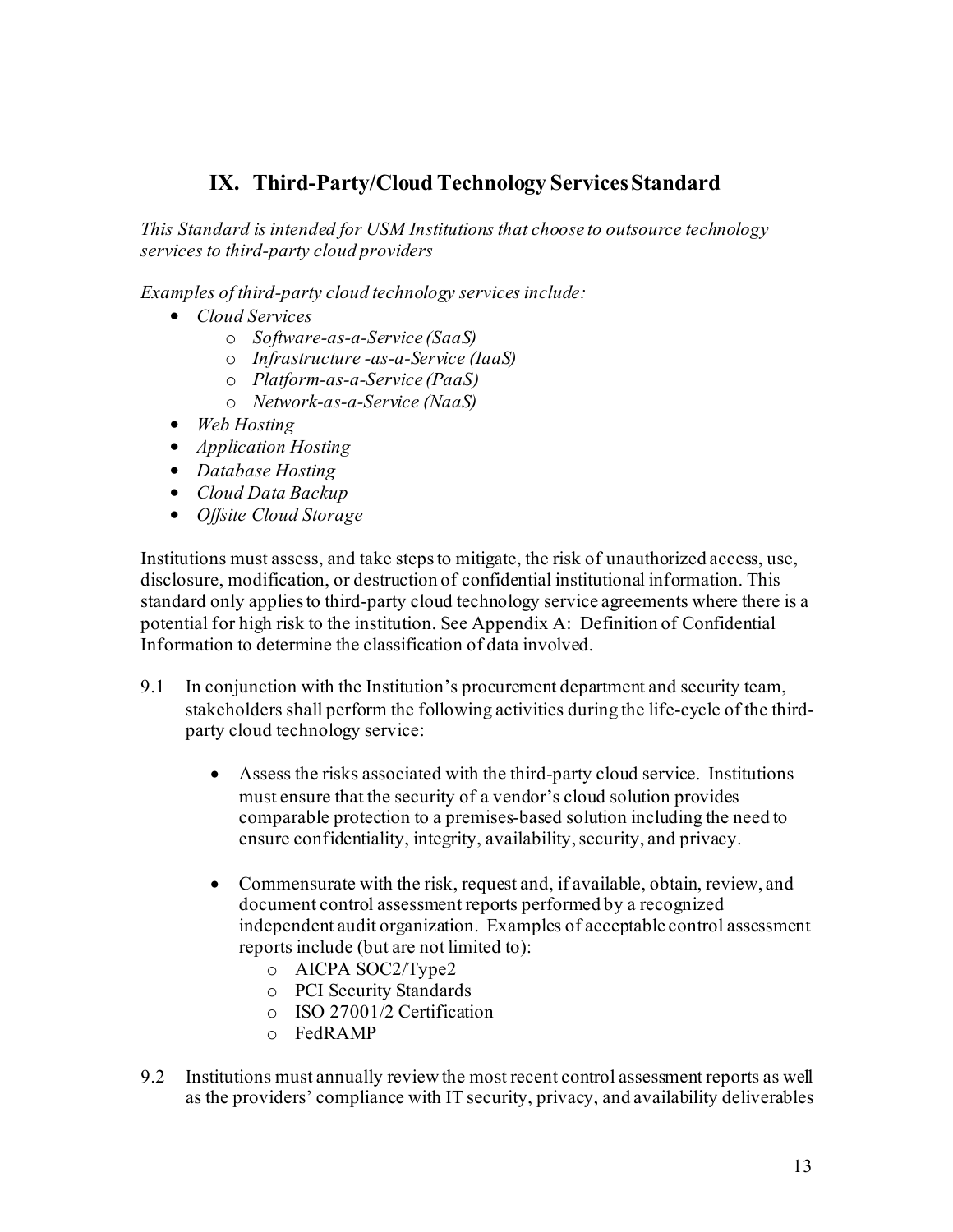in the contract. They must also reassess the risk of the cloud solution to ensure that the solution continues to provide adequate protection to institutional information assets.

- 9.3 Third-party contracts should include the following as applicable:
	- Requirements for recovery of institutional resources such as data, software, hardware, configurations, and licenses at the termination of the contract.
	- Service level agreements including provisions for non-compliance.
	- Provisions stipulating that the third-party service provider is the owner or authorized user of their software and all of its components, and the thirdparty's software and all of its components, to the best of third-party's knowledge, do not violate any patent, trademark, trade secret, copyright or any other right of ownership of any other party.
	- Provisions that stipulate that all institutional data remains the property of the institution.
	- Provisions that require the consent of the institution prior to sharing institutional data with any third parties.
	- Provisions that block the secondary use of institutional data.
	- Provisions that manage the retention and destruction requirements related to institutional data.
	- Provisions that require any vendor to disclose any subcontractors related to their services.
	- Requirements to establish and maintain industry standard technical and organizational measures to protect against:
		- o accidental destruction, loss, alteration, or damage to the materials;
		- o unauthorized access to confidential information
		- o unauthorized access to the services and materials; and
		- o industry known system attacks (e.g., hacker and virus attacks)
	- Requirements for reporting any confirmed or suspected breach of institutional data to the institution.
	- Requirements that the institution be given notice of any government or third-party subpoena requests prior to the contractor answering a request.
	- The right of the Institution or an appointed audit firm to audit the vendor's security related to the processing, transport, or storage of institutional data.
	- Requirement that the Service Provider must periodically make available a third-party review that satisfies the professional requirement of being performed by a recognized independent audit organization (refer to 9.1). In addition, the Service Provider should make available evidence of their business continuity and disaster recovery capabilities to mitigate the impact of a realized risk.
	- Requirement that the Service Provider ensure continuity of services in the event of the company being acquired or a change in management.
	- Requirement that the contract does not contain the following provisions: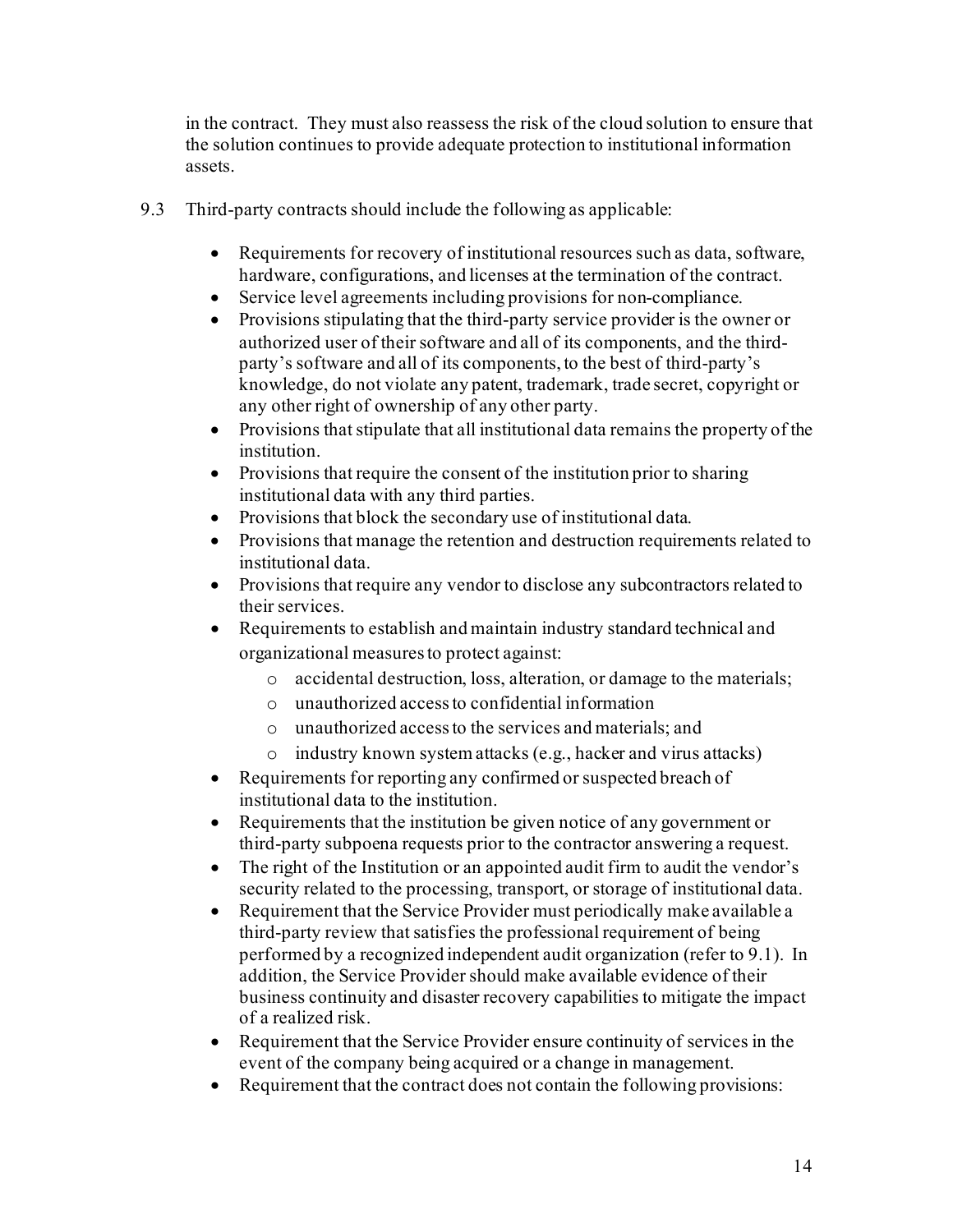- o The unilateral right of the Service Provider to limit, suspend, or terminate the service (with or without notice and for any reason).
- o A disclaimer of liability for third-party action.
- Requirement that the Service Provider make available audit logs recording privileged user and regular user access activities, authorized and unauthorized access attempts, system exceptions, and information security events (as available) [reference Section III – Auditability Standard]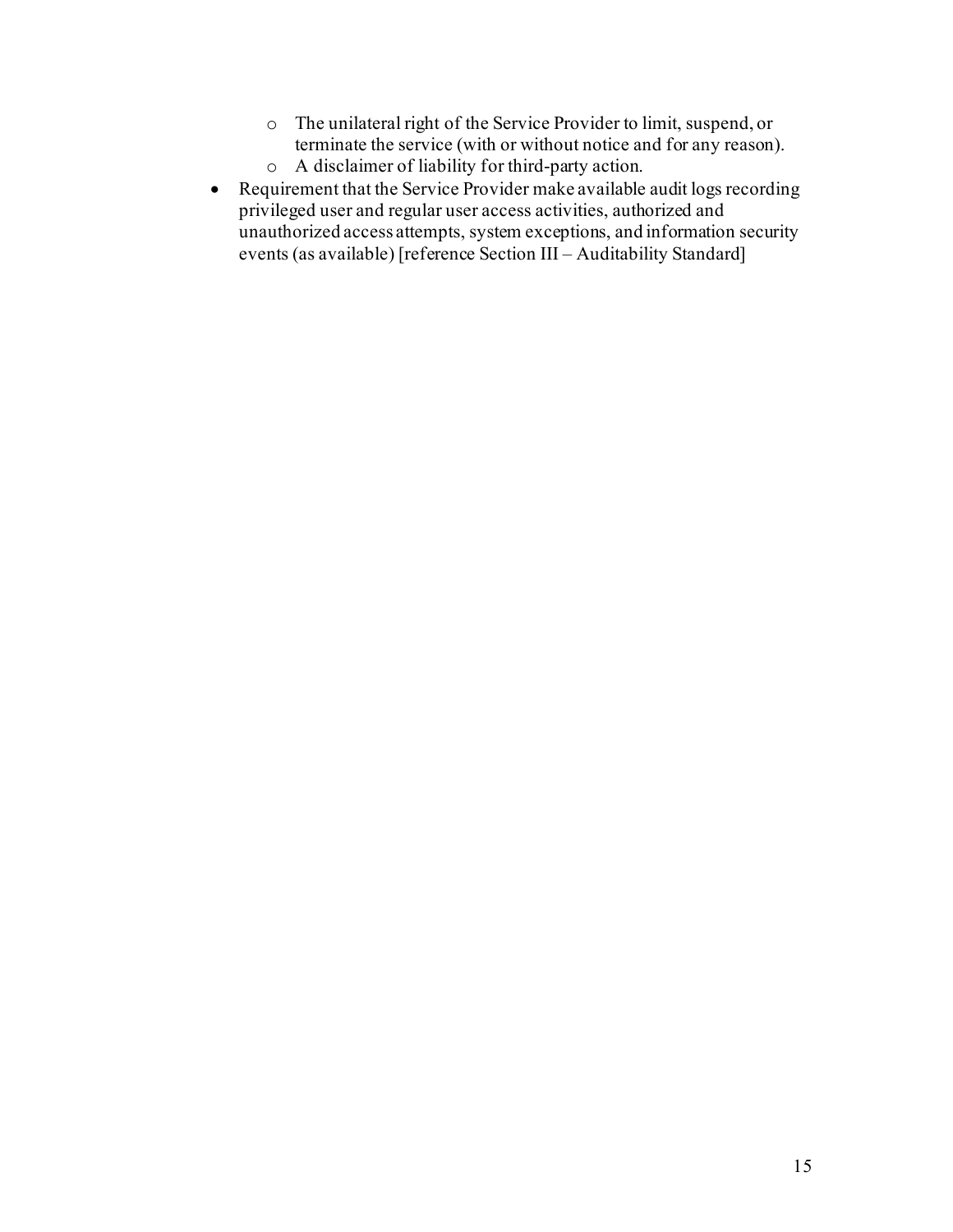# **X. Policy on Non-Institutionally-Owned Devices and Services**

Each institution must develop guidelines to govern the use of non-institutionally owned devices (such as personally owned laptops and other computing devices) and noninstitutionally purchased/controlled services (such as personally purchased file storage services) for access to institutional resources. These guidelines must address the following areas:

- Risk of confidential data falling into the wrong hands.
- Risk of mission-critical data being lost to the institution (e.g. important research data being outside of the institution's backup scheme).
- Risk of institutional data being stored in non-institutionally purchased/controlled services (e.g. private Google Drive, DropBox, etc.).
- Develop an Institutional Agreement with staff that addresses the following responsibilities of the end-user:
	- o Take reasonable steps to secure such a device;
	- o Take reasonable steps to secure their home network;
	- o Report any potential compromise or loss of the device being used to access institutional resources;
	- o Ensure that only an authorized user can use the device to access institutional resources; and
	- o Destroy/remove all institutional data upon separation from the institution, or upon the request of the institution.